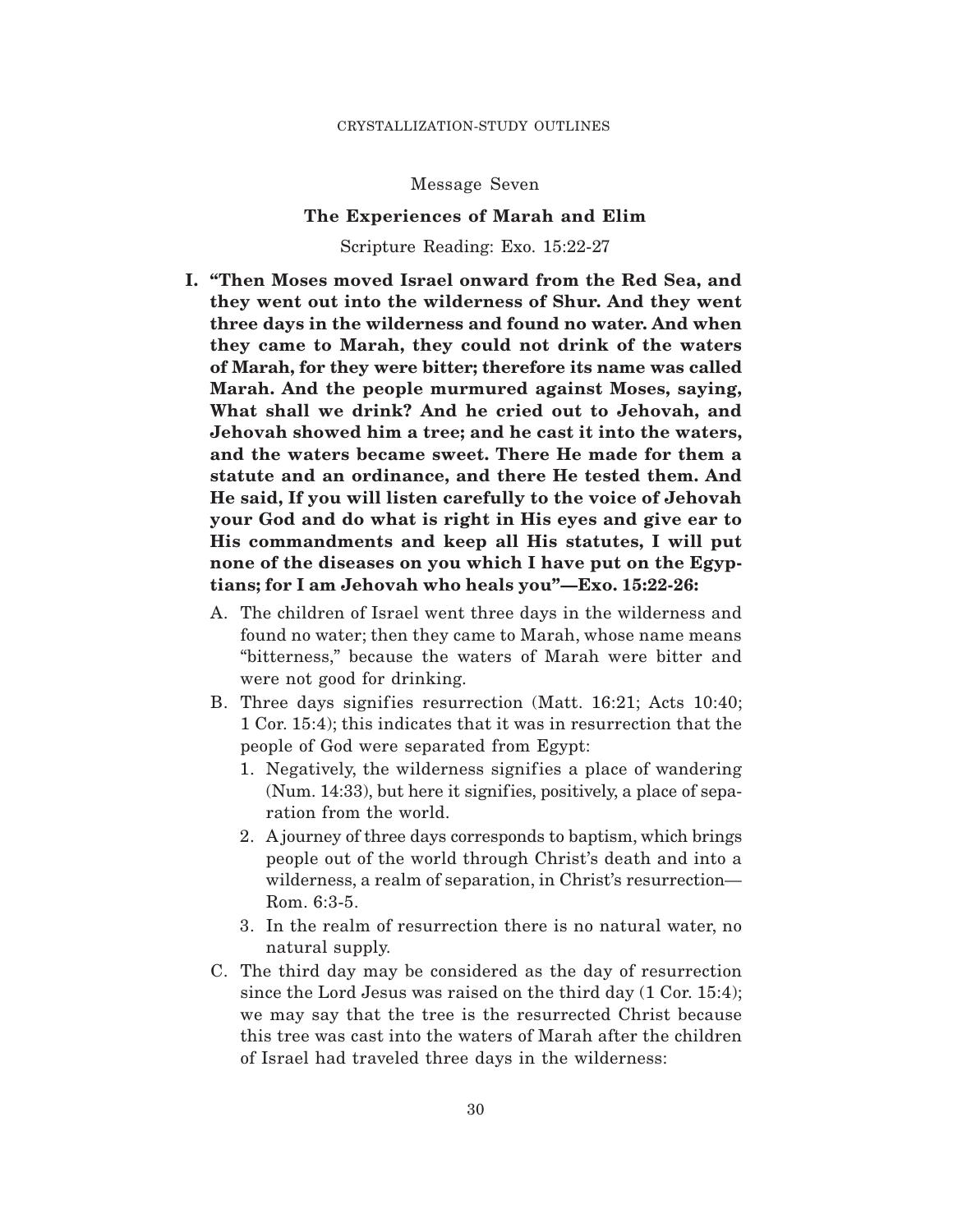#### EXODUS (1)

### Message Seven (continuation)

- 1. If we would put the resurrected Christ into our bitterness, allowing the resurrected Christ to come into our situation, the bitter waters will become the sweet waters.
- 2. The more we drink of the living water, the sweet water of the resurrected Christ, the more we are regulated; the statute and ordinance made at Marah may have been that there was to be no more murmuring or complaining—cf. Phil. 2:12-16.
- 3. If we murmur all the time, we will be sick; murmuring opens the door to the enemy to bring in all kinds of diseases.
- 4. If we are those who murmur and complain, we are the same as the Egyptians, the worldly people; in most worldly associations or societies, the people murmur, complain, and even fight with one another.
- 5. If we have the resurrected Christ in our situation, our situation will be so sweet with the living water; then we will have a statute that we would never murmur, complain, or fight with one another.
- 6. We should not have diseases or illnesses among us, because the resurrected Christ is our Healer; our statute and ordinance are to not complain, criticize, or murmur but to praise the Lord.
- D. In response to Moses' cry, the Lord showed him a tree; when Moses cast the tree into the bitter waters, the waters became sweet—Exo. 15:25:
	- 1. In addition to signifying the resurrected Christ, the tree also signifies the cross of Christ, the crucified Christ, according to 1 Peter 2:24—"who Himself bore up our sins in His body on the tree, in order that we, having died to sins, might live to righteousness; by whose bruise you were healed."
	- 2. The tree of life signifies the crucified (implied in the tree as a piece of wood—v. 24) and resurrected (implied in the life of God—John 11:25) Christ; thus, we may say that the tree that Moses cast into the bitter waters was the crucified and resurrected Christ as the tree of life.
	- 3. When we cry out to the Lord in prayer, He shows us a vision of the crucified Christ; we need to see a vision of the cross;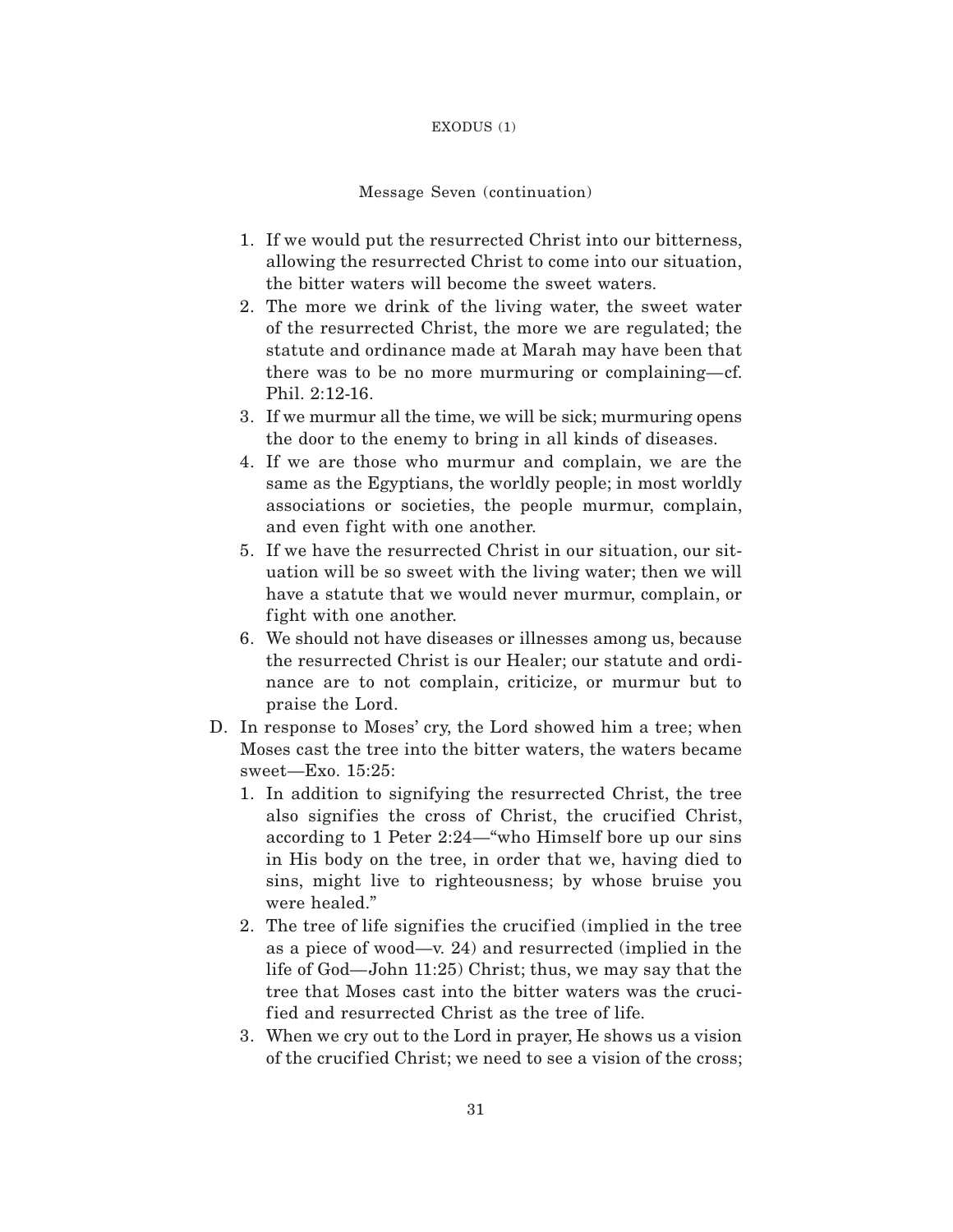Message Seven (continuation)

seeing this vision, we apply the cross of Christ to our situation, and immediately the bitter waters become sweet.

- 4. The tree that healed the bitter waters was the cross of Christ, the healing cross; just as Moses saw a vision of a tree and cast the tree into the bitter waters, we need to see a vision of the crucified Christ and apply the cross of Christ to our bitter situations.
- 5. The experience of Christ's death in the realm of resurrection (Phil. 3:10) will cause our bitter situations to become sweet.
- E. We do not experience the bitter waters of Marah once for all; as long as we live on earth, we shall walk in the realm of resurrection, in newness of life (Rom. 6:4), and come to Marah again and again:
	- 1. The experience of the children of Israel at Marah portrays a principle, not merely an incident; this principle is basic in our Christian life.
	- 2. As we walk in the realm of resurrection, we shall thirst, only to discover that there is no natural water to supply our need; only the waters of bitterness are available.
	- 3. Whenever we are in such a situation, we need to see the vision of the tree and then apply this tree to our circumstances; this tree will then heal our situation and change the bitter waters into sweet.
- F. The fact that Jehovah was their Healer indicates that the children of Israel were sick:
	- 1. This signif ies that not only the waters of our circumstances are sometimes bitter, but also we ourselves are bitter (i.e., sick) and in need of healing—Matt. 9:12.
	- 2. We are sick physically, psychologically, and also spiritually; there is bitterness in our body, soul, and spirit, and we need to apply the cross of Christ to every aspect of our being.
	- 3. As we experience the cross of Christ and live a crucified life, Christ's resurrection life becomes our healing power, and the Lord becomes our Healer; both in our circumstances and in our being, bitterness is changed into sweetness—cf. Isa. 53:4; Matt. 8:17; 9:12; 1 Pet. 2:24.
- G. God uses the experience of the cross to test us and expose us—Exo. 15:25: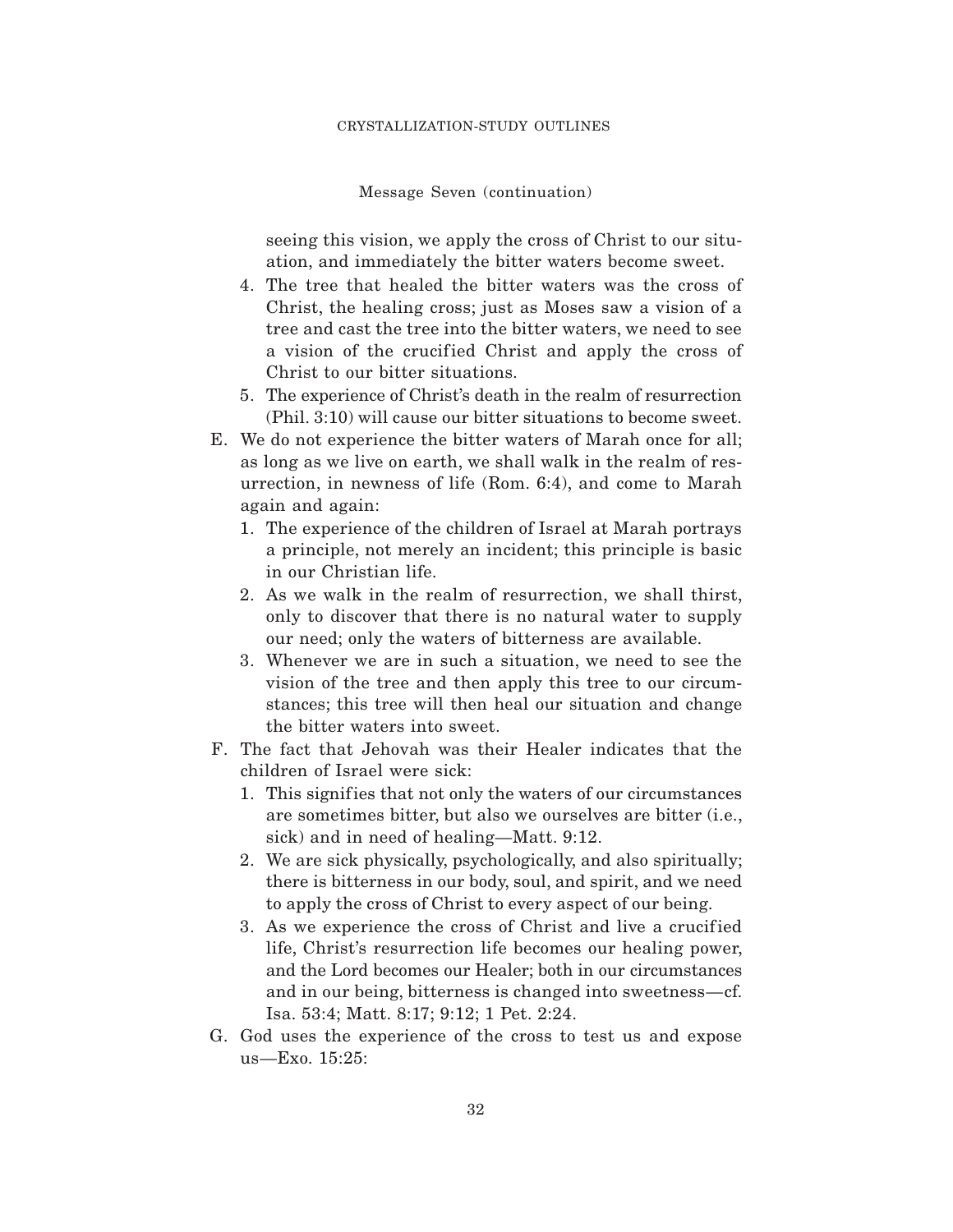#### EXODUS (1)

#### Message Seven (continuation)

- 1. Christ was crucified for our healing (Isa. 53:4; Matt. 8:17); if we would experience His healing, we need to be identified with His crucifixion.
- 2. Every time we experience the healing tree of the crucified Christ cast into our circumstances, we spontaneously realize that something in our being needs to be healed.
- 3. We may sense the need for healing in the mind, or realize that our will needs to be adjusted, or see that our emotion needs to be balanced; at other times we may become conscious that our spirit is bitter toward others and needs to be healed.
- 4. The only way to be touched by the cross is to see the vision of the tree and to cast this tree into the very place that needs to be healed; we need to be identif ied with the crucifixion of Christ by applying His cross to every part of our being that is bitter and sick; then those parts will be healed.
- 5. Real healing takes place as we receive the dealing of the cross; we are healed when we are subdued and when we hearken to the voice of God, listen to His statutes, and obey His commandments; then Christ's resurrection life becomes our healing power, and the Lord becomes our Healer.

# **II. "And they came to Elim, where there were twelve springs of water and seventy palm trees; and they encamped there by the waters"—Exo. 15:27:**

- A. *Elim* means "mighty ones," "strong ones," or "great trees."
- B. Israel's experience at Elim is a picture of the experience of the resurrection life, which issues from the experience of the cross at Marah.
- C. At Elim there were twelve springs flowing and seventy palm trees growing:
	- 1. In the Bible a spring signifies life that flows out of God in resurrection into His chosen people (John 4:10, 14; 7:37-39; Rev. 22:1), and palm trees signify the victory of the evergreen life that is flourishing (Psa. 92:12), rejoicing in satisfaction (Lev. 23:40; Neh. 8:15), and victorious over tribulation (John 12:13; Rev. 7:9).